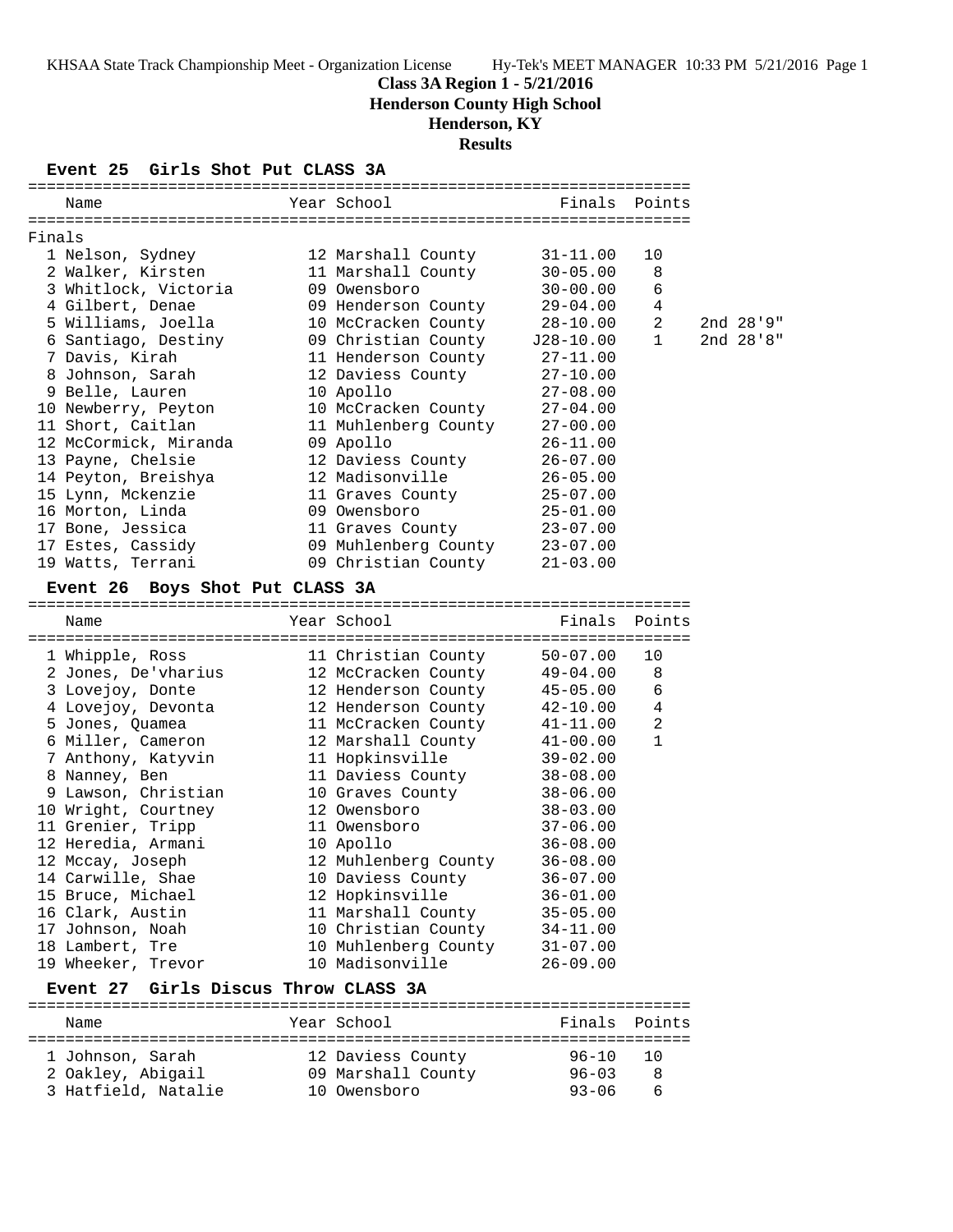**Class 3A Region 1 - 5/21/2016**

**Henderson County High School**

## **Henderson, KY**

#### **Results**

#### **....Event 27 Girls Discus Throw CLASS 3A**

| 4 Newberry, Peyton    | 10 McCracken County  | $91 - 04$ | 4 |
|-----------------------|----------------------|-----------|---|
| 5 Brooks, Keagin      | 08 Marshall County   | $89 - 01$ | 2 |
| 6 Jones, Alexis       | 11 Daviess County    | $85 - 11$ |   |
| 7 Courtney, Alexis    | 12 McCracken County  | $85 - 01$ |   |
| 8 McCormick, Miranda  | 09 Apollo            | $79 - 08$ |   |
| 9 Short, Caitlan      | 11 Muhlenberg County | $74 - 01$ |   |
| 10 Lynn, Mckenzie     | 11 Graves County     | $71 - 04$ |   |
| 11 Whitlock, Victoria | 09 Owensboro         | $70 - 02$ |   |
| 12 Santiago, Destiny  | 09 Christian County  | $64 - 05$ |   |
| 13 Bone, Jessica      | 11 Graves County     | $63 - 06$ |   |
| 14 Johnson, Candace   | 09 Christian County  | $62 - 03$ |   |
| 15 Belle, Lauren      | 10 Apollo            | $61 - 03$ |   |
| 16 Gilbert, Denae     | 09 Henderson County  | $61 - 00$ |   |
| 17 Latham, Zoe        | 11 Muhlenberg County | $41 - 09$ |   |

#### **Event 28 Boys Discus Throw CLASS 3A**

=======================================================================

| Name<br>-------------------                                | Year School<br>======================= |            | Finals Points  |
|------------------------------------------------------------|----------------------------------------|------------|----------------|
| 1 Jones, Quamea                                            | 11 McCracken County                    | 134-02     | 10             |
| 2 Norman, Warren                       11 Henderson County |                                        | 123-00     | 8              |
| 3 Nanney, Ben                                              | 11 Daviess County                      | 118-05     | 6              |
| 4 Miller, Cameron                                          | 12 Marshall County                     | $117 - 01$ | $\overline{4}$ |
| 5 Johnson, Noah                                            | 10 Christian County                    | $116 - 01$ | $\overline{2}$ |
| 6 Jones, De'vharius                                        | 12 McCracken County                    | $116 - 00$ | $\mathbf{1}$   |
| 7 Wright, Courtney 12 Owensboro                            |                                        | $115 - 06$ |                |
| 8 Mccay, Joseph                                            | 12 Muhlenberg County                   | $112 - 02$ |                |
| 9 Anthony, Katyvin                                         | 11 Hopkinsville                        | $105 - 11$ |                |
| 10 Hampl, Daniel                                           | 10 Muhlenberg County                   | $102 - 05$ |                |
| 11 Whipple, Ross                                           | 11 Christian County                    | $102 - 02$ |                |
| 12 Lawson, Christian                                       | 10 Graves County                       | $100 - 03$ |                |
| 13 Grenier, Tripp                                          | 11 Owensboro                           | $99 - 03$  |                |
| 14 Heredia, Armani                                         | 10 Apollo                              | $98 - 05$  |                |
| 15 Hagan, Cameron                                          | 11 Henderson County                    | $95 - 07$  |                |
| 16 Bruce, Michael                                          | 12 Hopkinsville                        | 91-08      |                |
| 17 Peck, Hunter                                            | 11 Marshall County                     | $90 - 03$  |                |
| 18 Carwille, Shae                                          | 10 Daviess County                      | $86 - 05$  |                |
| 19 Gregg, Michael                                          | 10 Apollo                              | $70 - 01$  |                |

#### **Event 29 Girls Long Jump CLASS 3A**

======================================================================= Name The Year School The Finals Points ======================================================================= 1 Galloway, Sophie 07 Graves County 16-06.00 10 2 Nix, Aleah 12 Madisonville 15-07.25 8 3 Carter, Samantha 12 Henderson County 15-00.50 6 4 Dukes, Abby 08 Muhlenberg County 14-11.50 4 5 Pettis, Jade 12 Hopkinsville 14-08.75 2 2nd 14'7.75" 6 Grubbs, Jaliyah 11 Hopkinsville J14-08.75 1 2nd 14'7.25" 7 Bickett, Olivia 10 Apollo 14-00.50 8 Keeley, Nell 10 Owensboro 13-11.75 8 Houk, Cheyanne 10 McCracken County 13-11.75 10 Patterson, Brooklyn 10 Apollo 13-08.00 11 Ralph, Madison 12 Daviess County 13-06.25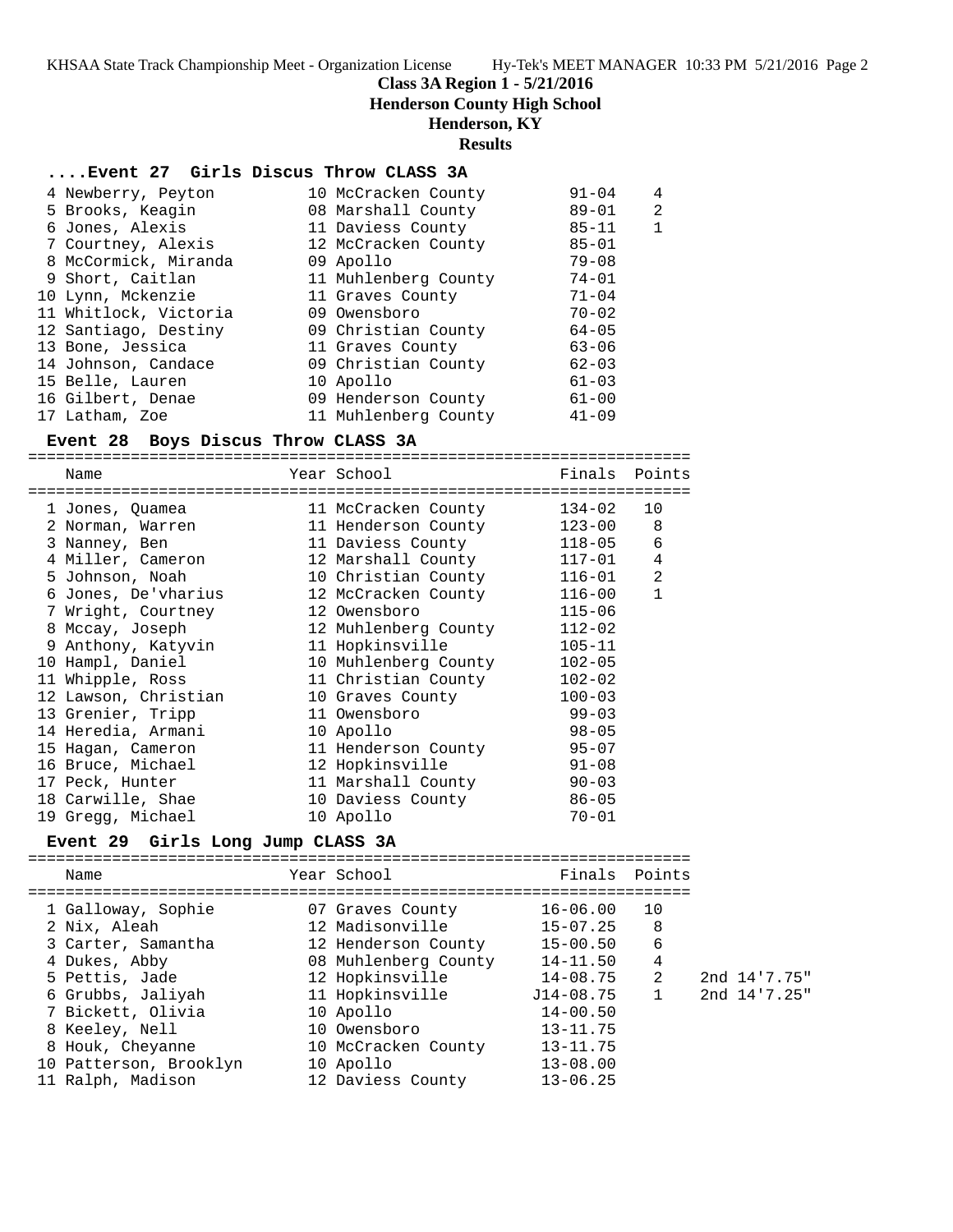**Class 3A Region 1 - 5/21/2016**

**Henderson County High School**

## **Henderson, KY**

#### **Results**

## **....Event 29 Girls Long Jump CLASS 3A**

| 12 Cooper, Keyanna  | 09 Henderson County  | $13 - 05.50$ |
|---------------------|----------------------|--------------|
| 13 Snyder, Sydney   | 12 Daviess County    | $12 - 10.75$ |
| 14 Wilson, Erykah   | 09 Christian County  | $12 - 08.25$ |
| 14 Perry, Hannah    | 09 Marshall County   | $12 - 08.25$ |
| 16 Winstead, Mykael | 08 Owensboro         | $12 - 06.00$ |
| 17 Poole, Emma      | 09 Muhlenberg County | $12 - 04.50$ |

#### **Event 30 Boys Long Jump CLASS 3A**

=======================================================================

| Name                                             | Year School                        | Finals         | Points         |
|--------------------------------------------------|------------------------------------|----------------|----------------|
| -------------------------------                  | ================================== |                |                |
| 1 Allen, Tashawn                                 | 10 McCracken County                | 20-02.50       | 10             |
| 2 Walker, KiShawn 12 Owensboro                   |                                    | $20 - 01.75$ 8 |                |
| 3 Miller, Tra-von                                | 12 Hopkinsville                    | $19 - 09.25$ 6 |                |
| 4 Bouchard, Adam 11 Daviess County               |                                    | 19-09.00       | $\overline{4}$ |
| 5 Lindsay, De'Quarris 11 Christian County        |                                    | 19-02.00       | 2              |
| 6 Wilson, Jordan                 12 Madisonville |                                    | 18-09.00       | $\mathbf{1}$   |
|                                                  |                                    | $18 - 07.00$   |                |
| 8 Wehr, Renner 12 Henderson County               |                                    | $18 - 01.25$   |                |
| 9 Tapp, Malik                                    | 12 Henderson County                | $17 - 10.75$   |                |
| 10 Reed, Drey                                    | 12 Marshall County                 | $17 - 09.75$   |                |
| 11 Moss, McKenzie                                | 10 McCracken County                | $17 - 09.50$   |                |
| 12 Mundy, Malik                                  | 11 Owensboro                       | $17 - 07.75$   |                |
| 13 Murphy, Lucas                                 | 12 Graves County                   | $17 - 05.00$   |                |
| 14 Jackson, Drew                                 | 11 Graves County                   | $17 - 02.00$   |                |
| 15 McNeely, Jake                                 | 11 Marshall County                 | $16 - 07.25$   |                |
| 16 Ronning, Alex                                 | 10 Apollo                          | $15 - 11.50$   |                |
| 17 Cockrell, Drew                                | 10 Daviess County                  | $15 - 06.00$   |                |
| 18 Stobaugh, Reid                                | 09 Muhlenberg County               | $15 - 04.75$   |                |
| 19 Samek, Isaiah                                 | 09 Muhlenberg County               | $15 - 04.00$   |                |
| 20 Wilson, Trejon                                | 09 Christian County                | $15 - 01.75$   |                |
| -- Wahl, Michael                                 | 10 Apollo                          | FOUL           |                |
|                                                  |                                    |                |                |

# **Event 31 Girls Triple Jump CLASS 3A**

| Name               | Year School          | Finals Points |                |
|--------------------|----------------------|---------------|----------------|
|                    |                      |               |                |
| 1 Galloway, Sophie | 07 Graves County     | $36 - 03.75$  | 10             |
| 2 Nix, Aleah       | 12 Madisonville      | $34 - 10.25$  | 8              |
| 3 Grubbs, Jaliyah  | 11 Hopkinsville      | $33 - 05.75$  | 6              |
| 4 Brooks, Keagin   | 08 Marshall County   | $32 - 10.75$  | 4              |
| 5 Carter, Samantha | 12 Henderson County  | $31 - 02.75$  | $\mathfrak{D}$ |
| 6 Temple, Sydney   | 08 Marshall County   | $29 - 07.00$  | 1              |
| 7 Ralph, Madison   | 12 Daviess County    | $28 - 09.75$  |                |
| 8 Pettis, Jade     | 12 Hopkinsville      | $28 - 03.75$  |                |
| 9 Tuttle, Kayla    | 12 McCracken County  | $27 - 05.25$  |                |
| 10 Snyder, Sydney  | 12 Daviess County    | $27 - 05.00$  |                |
| 11 Cooper, Keyanna | 09 Henderson County  | $27 - 04.50$  |                |
| 12 McGee, Cathy    | 10 McCracken County  | $27 - 02.00$  |                |
| 13 Poole, Emma     | 09 Muhlenberg County | $25 - 11.75$  |                |
| 14 Kimmell, Anna   | 09 Owensboro         | $24 - 08.50$  |                |
| 15 Tuttle, Rui     | 09 Owensboro         | $22 - 10.00$  |                |
|                    |                      |               |                |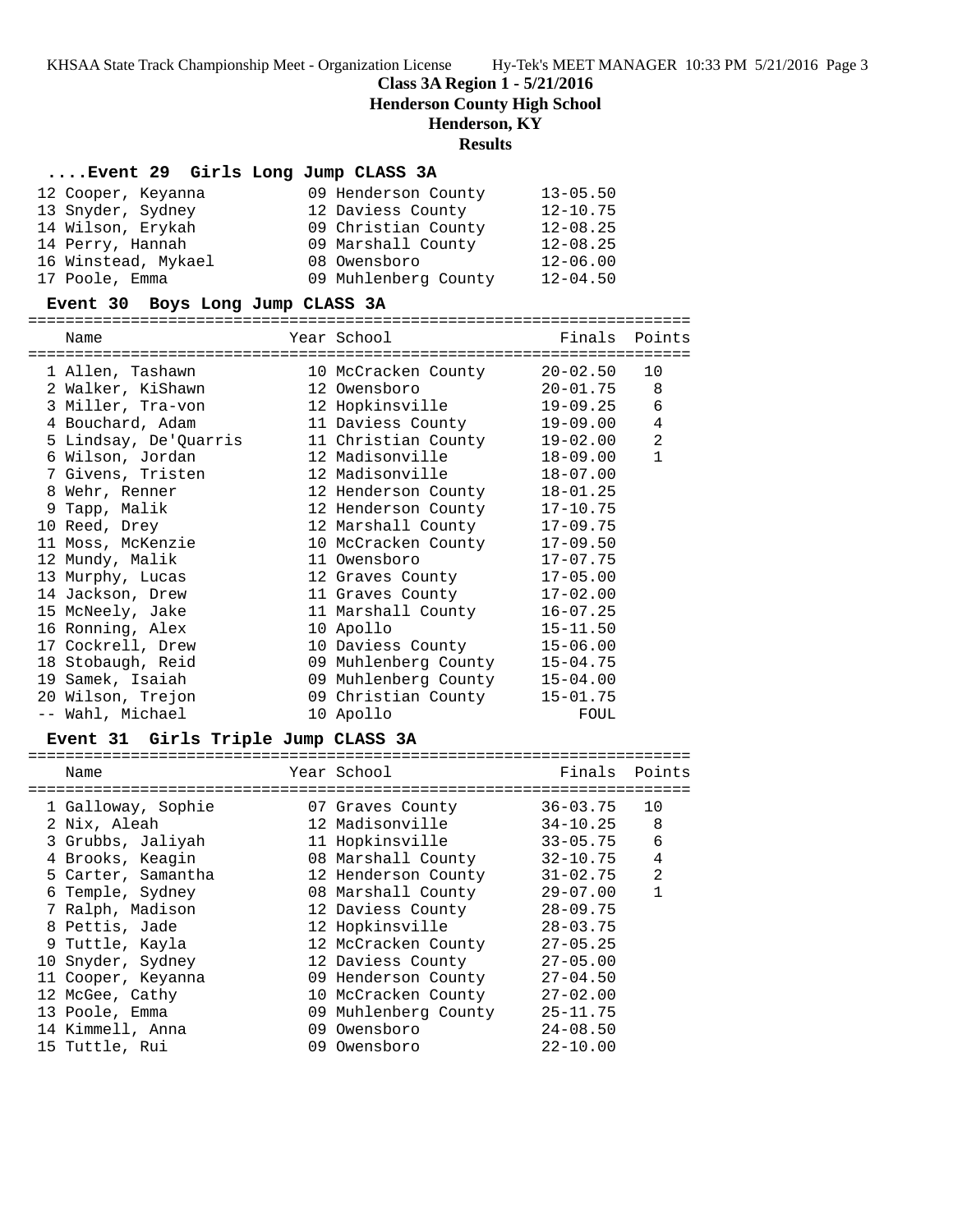## **Class 3A Region 1 - 5/21/2016**

**Henderson County High School**

# **Henderson, KY**

## **Results**

## **Event 32 Boys Triple Jump CLASS 3A**

| Name                  |  | Year School          | Finals Points |                |  |  |  |  |
|-----------------------|--|----------------------|---------------|----------------|--|--|--|--|
| 1 Lindsay, De'Quarris |  | 11 Christian County  | $42 - 00.00$  | 10             |  |  |  |  |
| 2 Bouchard, Adam      |  | 11 Daviess County    | $39 - 10.50$  | 8              |  |  |  |  |
| 3 Reed, Aaron         |  | 10 Marshall County   | $39 - 04.50$  | 6              |  |  |  |  |
| 4 Miller, Tra-von     |  | 12 Hopkinsville      | $38 - 11.50$  | $\overline{4}$ |  |  |  |  |
| 5 Wilson, Jordan      |  | 12 Madisonville      | $38 - 10.00$  | $\overline{2}$ |  |  |  |  |
| 6 Givens, Tristen     |  | 12 Madisonville      | $38 - 07.50$  | $\mathbf{1}$   |  |  |  |  |
| 7 Mundy, Malik        |  | 11 Owensboro         | $37 - 07.00$  |                |  |  |  |  |
| 8 Jackson, Drew       |  | 11 Graves County     | $36 - 05.50$  |                |  |  |  |  |
| 9 Green, Hassan       |  | 11 Daviess County    | $36 - 00.50$  |                |  |  |  |  |
| 10 Rauch, Jack        |  | 10 Henderson County  | $34 - 08.00$  |                |  |  |  |  |
| 11 Tapp, Malik        |  | 12 Henderson County  | $34 - 06.25$  |                |  |  |  |  |
| 12 Kalso, James       |  | 09 Muhlenberg County | $31 - 11.00$  |                |  |  |  |  |
| 13 Gore, Houston      |  | 10 Apollo            | $31 - 10.25$  |                |  |  |  |  |
| 14 Stobaugh, Reid     |  | 09 Muhlenberg County | $31 - 03.50$  |                |  |  |  |  |
| -- Medellin, Miquel   |  | 11 McCracken County  | FOUL          |                |  |  |  |  |

## **Event 33 Girls High Jump CLASS 3A**

| Name                | Year School          | Finals Points |    |               |
|---------------------|----------------------|---------------|----|---------------|
| 1 Hensley, Brooke   | 12 Henderson County  | $5 - 04.00$   | 10 |               |
| 2 Wells, Ariel      | 12 Madisonville      | $4 - 10.00$   | 8  | xo + no miss  |
| 3 Grubbs, Jaliyah   | 11 Hopkinsville      | J4-10.00      | 6  | $xo + 1$ miss |
| 4 McCracken, Tori   | 07 Marshall County   | $4 - 06.00$   | 3  | o + no miss   |
| 4 Cannon, Megan     | 11 Owensboro         | $4 - 06.00$   | 3  | o + no miss   |
| 6 Bickett, Olivia   | 10 Apollo            | $4 - 04.00$   |    | $\circ$       |
| 7 Simpson, Jaclyn   | 09 Daviess County    | $J4 - 04.00$  | XO |               |
| 8 Walker, Stephanie | 08 Muhlenberg County | $4 - 02.00$   |    |               |
| -- Riley, Kaylie    | 11 Marshall County   | ΝH            |    |               |
| -- McGee, Cathy     | 10 McCracken County  | ΝH            |    |               |
|                     |                      |               |    |               |

#### **Event 34 Boys High Jump CLASS 3A**

| Name                               |  | Year School          | Finals Points |              |                  |  |  |  |
|------------------------------------|--|----------------------|---------------|--------------|------------------|--|--|--|
|                                    |  |                      |               |              |                  |  |  |  |
| 1 Bouchard, Adam                   |  | 11 Daviess County    | 6-04.00       | 10           |                  |  |  |  |
| 2 Reed, Drey                       |  | 12 Marshall County   | 6-02.00       | 8            |                  |  |  |  |
| 3 Green, Hassan                    |  | 11 Daviess County    | 5-08.00       | 4            | $0 + 1$ miss     |  |  |  |
| 3 Drake, Kobe                      |  | 12 Muhlenberg County | $5 - 08.00$   | 4            | $\circ$ + 1 miss |  |  |  |
| 3 Walker, KiShawn                  |  | 12 Owensboro         | $5 - 08.00$   | 4            | $o + 1$ miss     |  |  |  |
| 6 Hega, Tyler                      |  | 11 Marshall County   | $5 - 06.00$   | $\mathbf{1}$ | $\circ$          |  |  |  |
| 7 Hancock, Jordan                  |  | 12 Muhlenberg County | J5-06.00      |              | $o + 2$ misses   |  |  |  |
| 8 Marshall, Cameron                |  | 10 McCracken County  | $5 - 04.00$   | $\circ$      |                  |  |  |  |
| 9 Murphy, Lucas                    |  | 12 Graves County     | J5-04.00      | XO           |                  |  |  |  |
| 9 Woods, Darian                    |  | 11 McCracken County  | J5-04.00      | XO           |                  |  |  |  |
| Event 35 Girls Pole Vault CLASS 3A |  |                      |               |              |                  |  |  |  |
|                                    |  |                      |               |              |                  |  |  |  |
| Name                               |  | Year School          | Finals        | Points       |                  |  |  |  |
| 1 Bickett, Jaci                    |  | 10 Henderson County  | $12 - 01.00$  | 1 O          |                  |  |  |  |

2 Watkins, Hannah 09 Henderson County 9-06.00 8